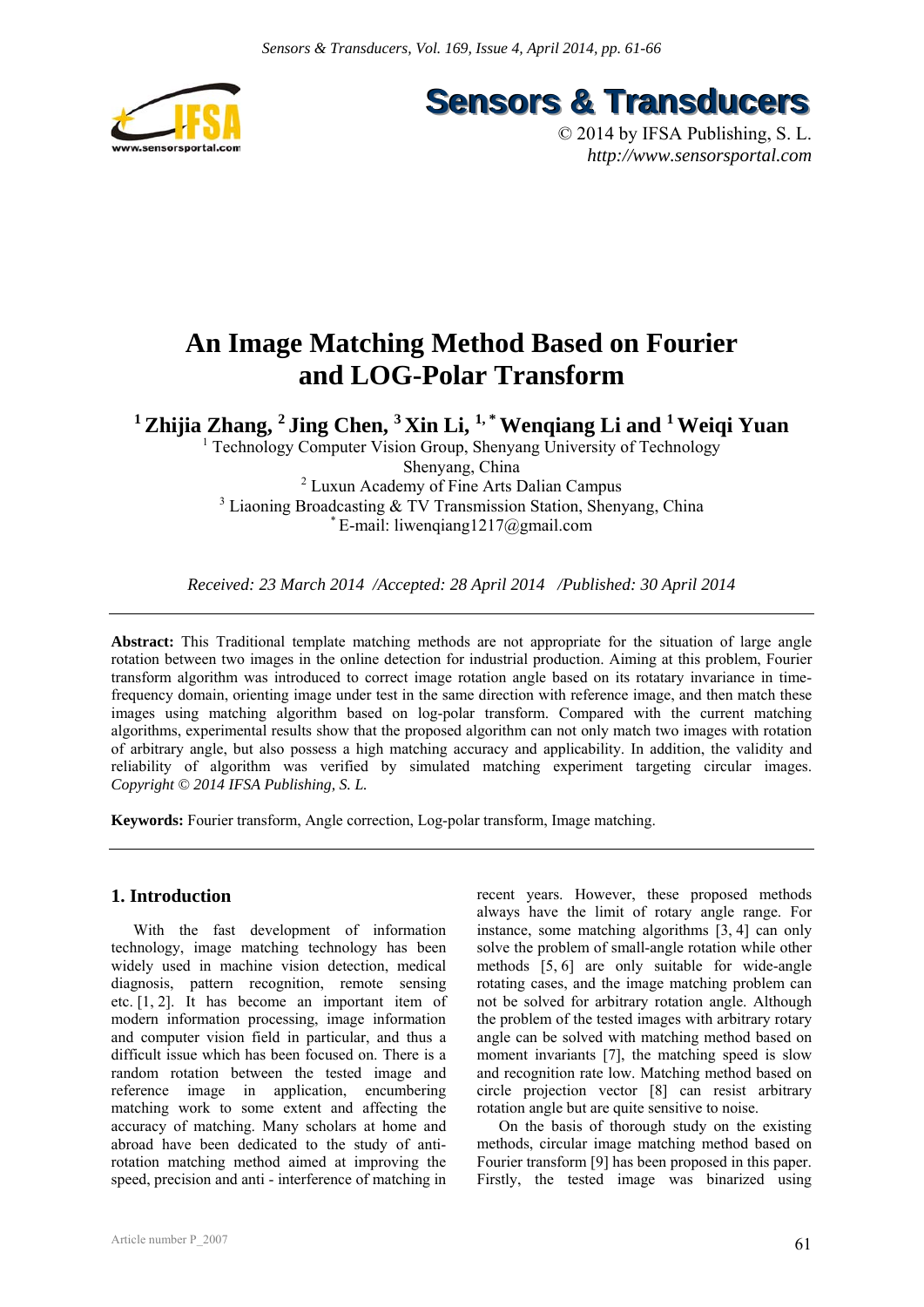morphological processing approach, and then the rotational angle of the detected image was tested via fast Fourier transform, which was corrected rotationally afterwards until in the same direction with the reference image, and finally the tested and reference image were matched using the matching algorithm based on logarithmic polar transformation [10-12]. Authentic beer bottle image captured from online detection system was chosen as the research object. The algorithm can overcome arbitrary angle rotation problem of the tested images, which was validated through experiments, and the algorithm shows advantages of higher speed, recognition rate etc over other methods.

The organization of the paper is as follows. After a general introduction of the image matching technology and the research object in the paper, the method of rotational angle correction based on fast Fourier transform has been discussed in section 2. Log-polar transform was applied in section 3 for the conversion from circular image matching to rectangular image matching. In section 4, angle correction and image matching experiment was performed. The paper has been concluded in section 5.

# **2. Image Rotation Correction Based on FFT**

## **2.1. Localization of Circular Area**

As can be seen from Fig. 1, the acquired image contains background and the gray-scale contrast of the background and effective region of the cap (circular area) is low. In order to effectively extract circular area, it is necessary to pre-treat the image to enhance the significance of circular area. Three-stage linear transformation pre-treatment method was adopted after analyzing the image, and the corresponding calculation formula is shown as follows:

$$
g(x,y) = \begin{cases} (c/a) f(x,y), 0 \le f(x,y) < a \\ [(d-c)/(b-a)][f(x,y)-a]+c, \\ a \le f(x,y) < b \\ f(x,y), b \le f(x,y) < d \end{cases}
$$
(1)

where  $g(x, y)$  stands for the gray-scale value of the image after conversion and  $f(x, y)$  that of the original





## **2.2. Rotational Angle Correction Based on fast Fourier Transform**

There is always angular deviation between the circular image after localization and the reference image while most of the current matching algorithms exhibit low recognition rate for the matching of two images with angle rotation between them, especially for the real-time matching issue of production line, which is inefficient. The rotational angle correction algorithm based on fast Fourier transform is able to angularly correct real time images to be in the exactly same direction with reference image before matching in this paper, and thus effectively solve the rotation problem that exists in subsequent matching and improve the speed and precision of matching.

1) Fourier transform method.

Fourier transform is commonly used in the field of image processing and can deal with problems of airspace and time domain. The Fourier transform used in digital image processing is usually in the form of discretion, i.e. discrete Fourier transform (DFT), and the Fourier transform F(u) of single variable discrete function  $f(x)$  is given by:

$$
F(u) = \frac{1}{M} \sum_{x=0}^{M-1} f(x) e^{-j2\pi ux/M} , \qquad (2)
$$

Similarly, the discrete Fourier transform of a function  $f(x, y)$  with image size of M $\times$ N can be given by the following formula:

$$
F(\mu,\nu) = \frac{1}{MN} \sum_{x=0}^{M-1} \sum_{y=0}^{N-1} f(x,y) e^{-j2\pi(\frac{\mu x}{M} + \frac{yy}{N})}, \quad (3)
$$

where x=0, 1, 2, ……, M-1; y=0, 1, 2, ……, N-1.



(a) original image (b) gray-scale image after conversion (c) reference image **Fig. 1.** Localization of circular area.

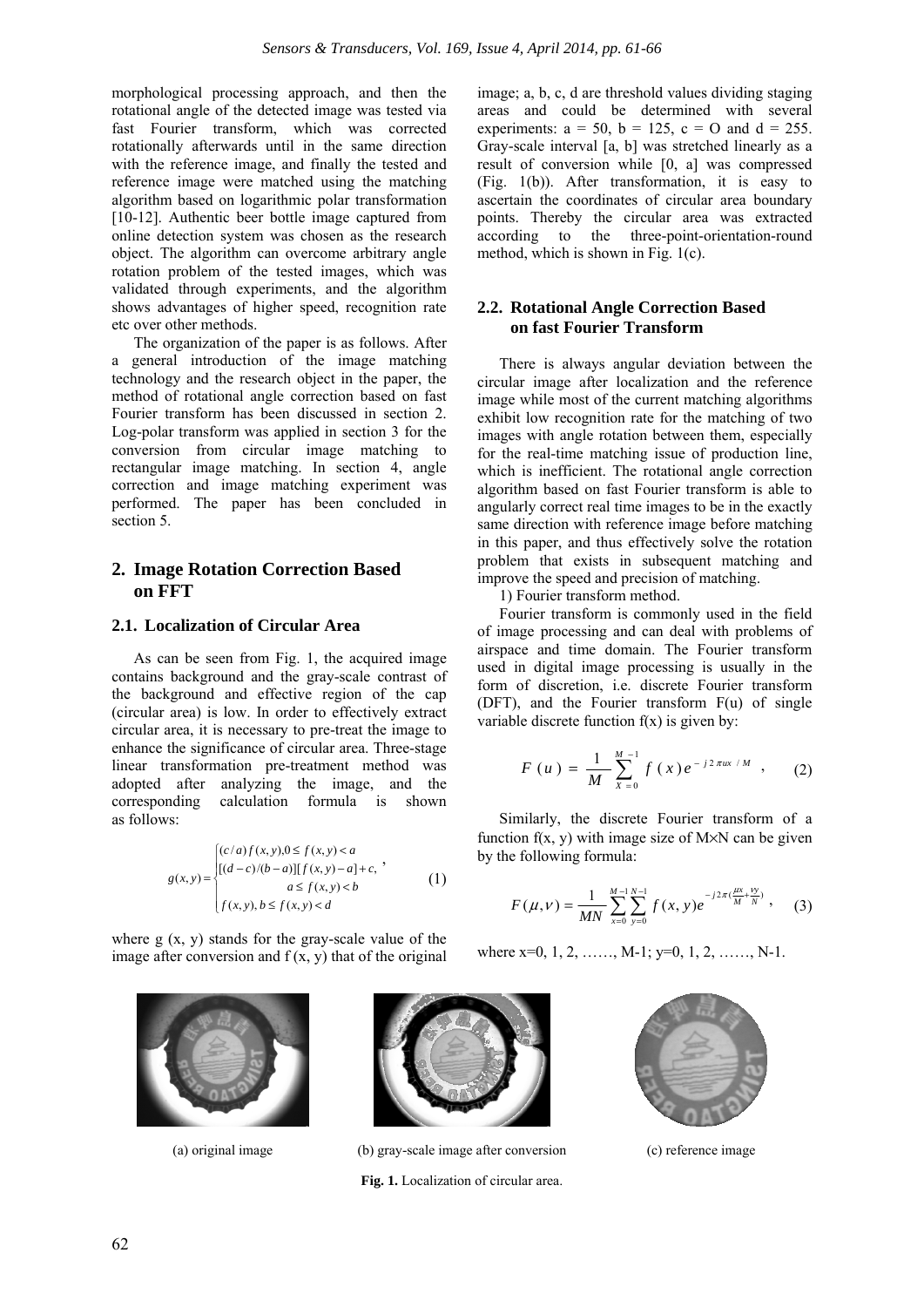As can be known from the rotational characteristics of image discrete Fourier transform: when discrete function  $f(x, y)$  in time domain rotate through an angle of θ, the corresponding transform  $F(u, v)$  in frequency domain is also rotated through the same angle. Function f(r, θ) and  $F(w, Φ)$  are the corresponding forms of  $f(x, y)$  and  $F(u, y)$  in polar coordinate respectively, which is defined as follows:

$$
\mathfrak{I}[f(r,\theta+\theta_0)] = F(w,\phi+\theta_0), \quad (4)
$$

According to the above-mentioned properties, if the image in time domain shows a strong directivity, it also presents similar characteristic in the frequency domain after DFT.

2) Rotational angle correction based on Fourier transform.

It can be approximately seen from Fig. 1(c) that the direction with most abundant textures is on the horizon of the circular image and direct Fourier transform will cause too complex calculation. To simplify the calculation and highlight texture features of the image, we can binarize the image through morphology, and the processed result is shown in

Fig. 2(a). The direction with most abundant textures in the rotated image can be considered as the horizon of the original circular image. Hence, the tilt angle of the original image can be obtained as long as the direction with most abundant textures is identified. After Fourier transform of the image, the straight line on time domain and frequency domain is perpendicular to each other, as shown in Fig. 2(b).

The straight line a in Fig. 2(b) is formed by the reflection of the textures in the horizontal direction of the circular image, being called as horizontal amplitude line of which the intensity is defined as the accumulated gray scale of pixel in the radial direction of the straight line.

Considering the center of circular image as origin and half of the image width as radius, draw a circle and then count the accumulated gray scale in radial direction in the range of 0-180º, and the actual rotational angle is  $\alpha$  corresponding to the maximum value (accumulated gray scale on straight line a), which is the angle between straight line a and x-axis in Fig. 2(b). Rotate the whole image clockwise through that angle and the rotational angle will be corrected, and the result is shown in Fig. 2(c).



**Fig. 2.** Correction process based on DFT.





**Fig. 3.** Correction of inverted image.

Aimed at this phenomenon, continuously measure and accumulate gray scale values at certain horizontal upper and lower positions of the image respectively (15 gray scale values were accumulated in this paper), and record the coordinates of these locations. Consequently, regardless of whether the image is inverted, always subtract the accumulated gray scale value at lower position from that at upper position corresponding to the coordinates, the correction of inverted image can be completed with the analysis of the subtraction result. The corrected image is shown in Fig. 3(b).

# **3. Matching Based on LOG-POLAR Transformation**

After the rotational angle correction process, the measured image is corrected to be in the same direction with reference image, and therefore product quality test can be conducted via image matching method. Method based on log-polar transform was applied in this paper for the conversion from circular image matching to rectangular image matching. The image matching was performed with extracting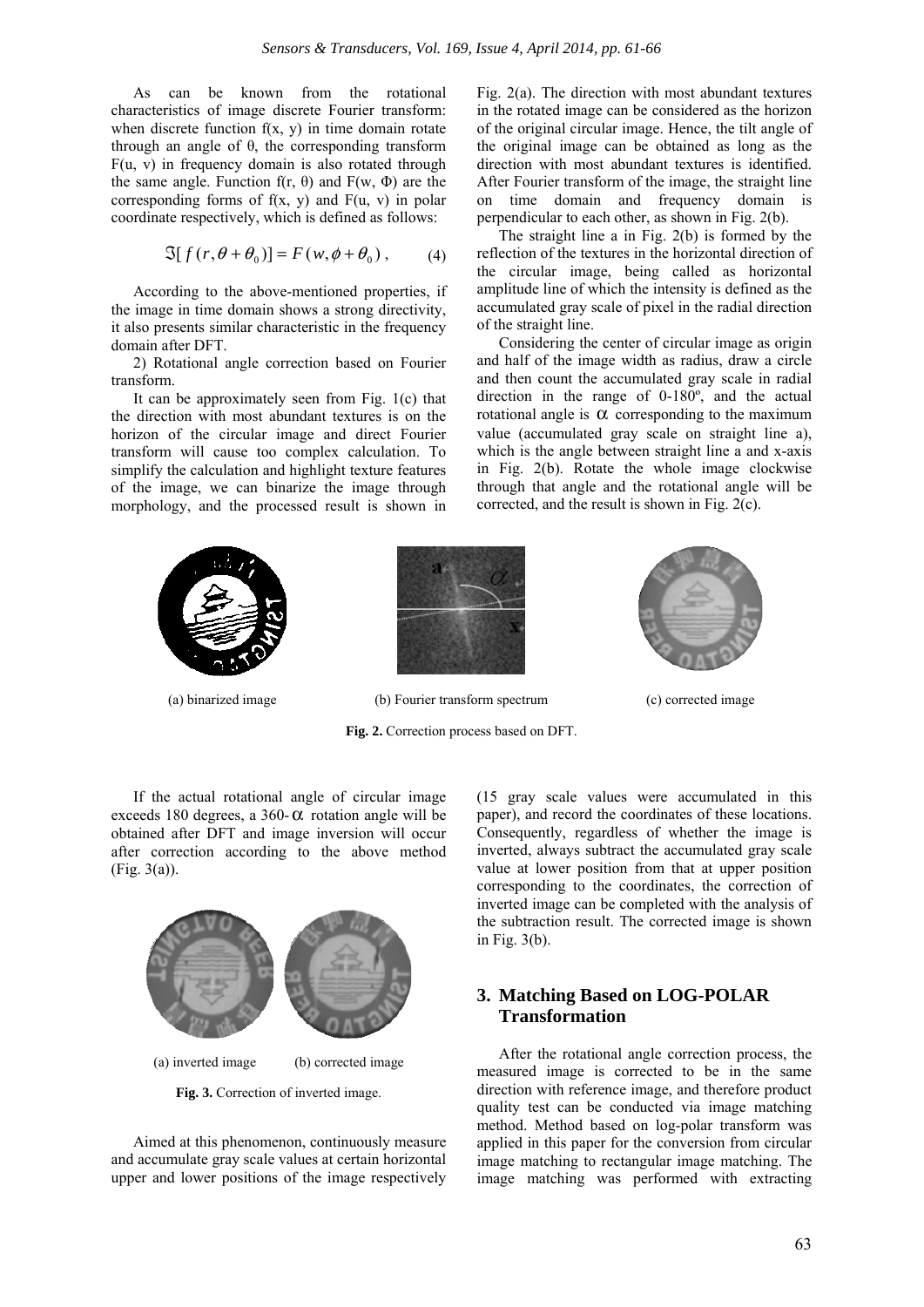projection vector in log-polar plane and analyzing its similarity.

The log-polar transform of image is converting Cartesian coordinate system into log-polar coordinate system, and the scale and rotation transformation in the original coordinate system are transformed into translational transform. Log-polar transform is shown in Fig. 4, where circular and spoke lines in the left figure are mapped to Links line mapped to horizontal and vertical lines in the right log-polar coordinate plane.



**Fig. 4.** Sketch map for log-polar transform.

Polar coordinate system  $(\rho, \theta)$  is expressed by Cartesian coordinate system (x, y) in formula (4), where

$$
\rho = \sqrt{(x^2 + y^2)} \qquad \theta = \arg(y/x) \tag{5}
$$

The correlation between log polar and polar coordinate is given by:

$$
\xi = k \log \rho \quad \psi = k\theta, \tag{6}
$$

where  $\xi$  is the distance axis;  $\Psi$  is the angle axis; k is the amplification factor. Because the range of ξ and  $\Psi$  is too small (both are decimals), it is necessary to amplify formulation (5). The conversion results are shown in Fig. 5.

Circular image could be converted into rectangular image through transform was applied in this paper for matching. The image matching was performed with extracting projection vector in rectangular image and analyzing its similarity.



(a) images for testing after correction



(b) images after transformation

**Fig. 5.** Being tested image and transformation matrix figure.

# **4. Angle Correction and Matching Experiment**

Localized circular beer bottle (a circular image) was chosen as reference image in the experiment (Fig  $1(c)$ ). The tested images of group A (i.e. realtime images) are 120 images of 120 times arbitrary rotations of the reference image, which should be qualified products in online production; The tested images of group B are circular caps involving flaws of blemishes, scratches, color deviations etc., which should be unqualified products in online production. Meeting the demands of experiment, a complete line cap detection and simulation system was designed in this paper. At first, characteristics of the reference image was extracted via log-polar transform method and then recorded in the system. Read in tested image and corrected the measured image angularly applying Fourier transform. The characteristics were extracted and recorded by the system, and finally whether the tested image was a qualified image of beer bottle cup was judged with the log-polar transform matching algorithm.

### **4.1. Angle Correction Experiment**

The preciseness of angle correction algorithm directly affects the matching accuracy of the entire system, so each image was tested several times in this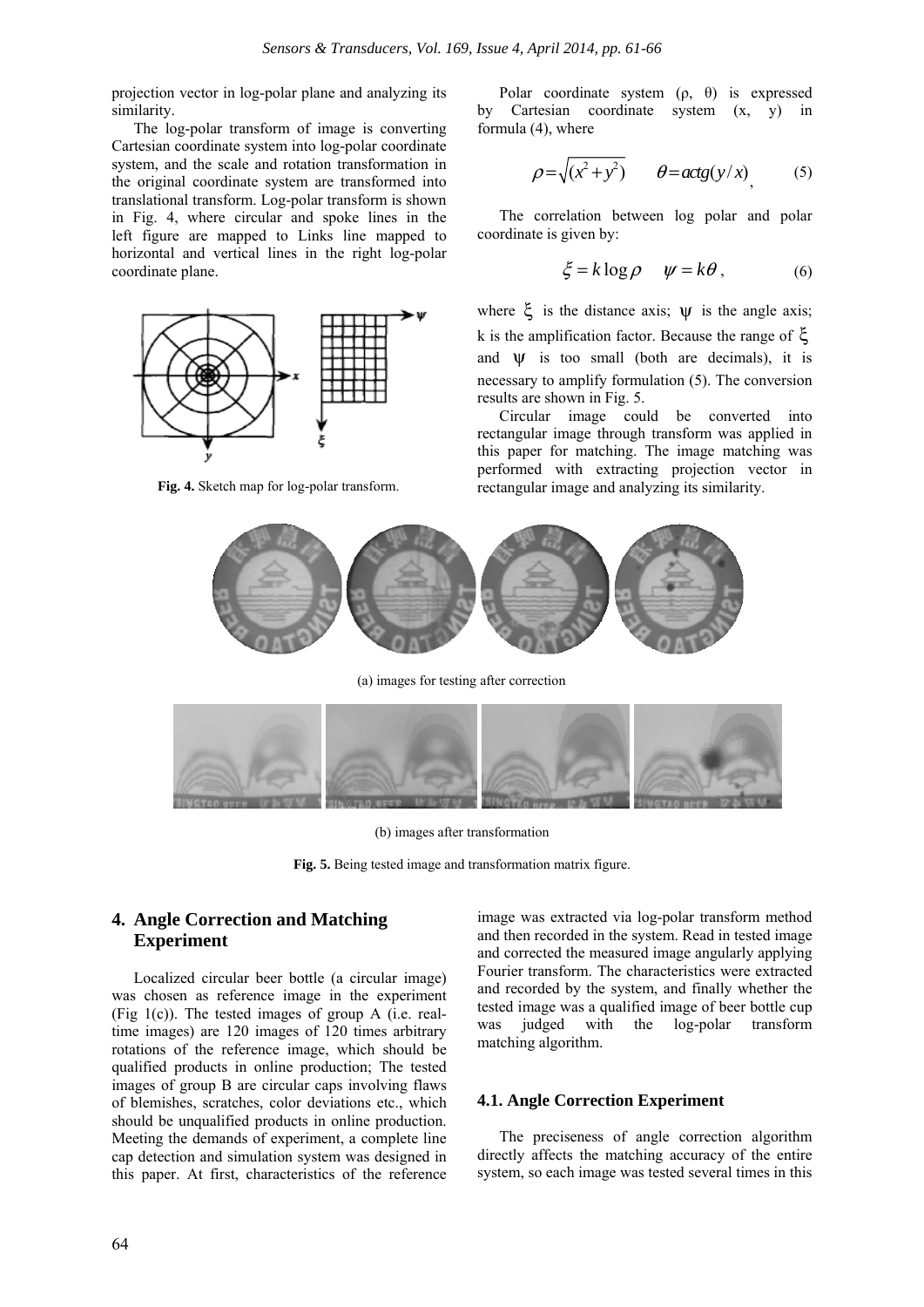paper to obtain accurate correction results. In Fig. 6, the angle correction algorithm based on Fourier transform still could correct the images accurately under situations of contrast changes and noise pollution of the tested images, to ensure that the following matching work can be conducted smoothly. The experimental results demonstrate that the correction algorithm possesses strong robustness.



(b) after angle correction

**Fig. 6.** Images of angle correction.

#### **4.2. Matching Experiment**

Aiming at the images of group A and B in image library, the algorithm proposed by us, image matching method based on moment invariants and matching method based on circular projection vector were compared experimentally, and the results are shown in Table 1. FAR is called false acceptance rate, which refers to the probability of unqualified circular image being mistaken as qualified image. In other words, the system wrongly determines the beer bottle caps that do not meet specifications to be qualified products in production line. FRR is called false rejection rate, namely the probability of qualified circular image being judged as the unqualified. Obviously, the larger FRR value is, the more accurate the system will be, and the smaller the chance of unqualified products pass detection, but this will also make an amount of qualified products unacceptable due to the detection of the system. Recognition rate is the ratio of correct identification

quantity of samples accounting for the amount of tested samples.

With the aid of analysis of experimental data in the table, the algorithm in this paper not only has advantage of time but also achieves greater improvement in recognition accuracy compared to the other two algorithms. Approaches based on moment invariants and circular projection vector can resist the image rotation in matching, though it is more susceptible to noise interference, while our algorithm corrects all the images angularly before image matching and the entire correction process is isolated from any noise interference, making the entire matching algorithm possesses greater robustness. The experimental results show that the matching algorithm of circular image based on Fourier transform exhibits a high matching rate and strong adaptability, so procedure containing the identification algorithm can be embedded in the hardware system for quality detection of the beer bottle cup.

| <b>Recognition</b><br>method | $FAR(\% )$ | $\text{FRR}(\% )$ | <b>Recognition rate</b><br>$\frac{9}{6}$ | <b>Matching time (s)</b> |
|------------------------------|------------|-------------------|------------------------------------------|--------------------------|
| Moment invariants            | 3.7926     | 7.3315            | 88.8759                                  | 1.1989                   |
| Circular projection          | 4.3185     | 1.8791            | 93.8024                                  | 0.7837                   |
| This paper                   | 0.0943     | 1.1543            | 98.7514                                  | 0.3675                   |